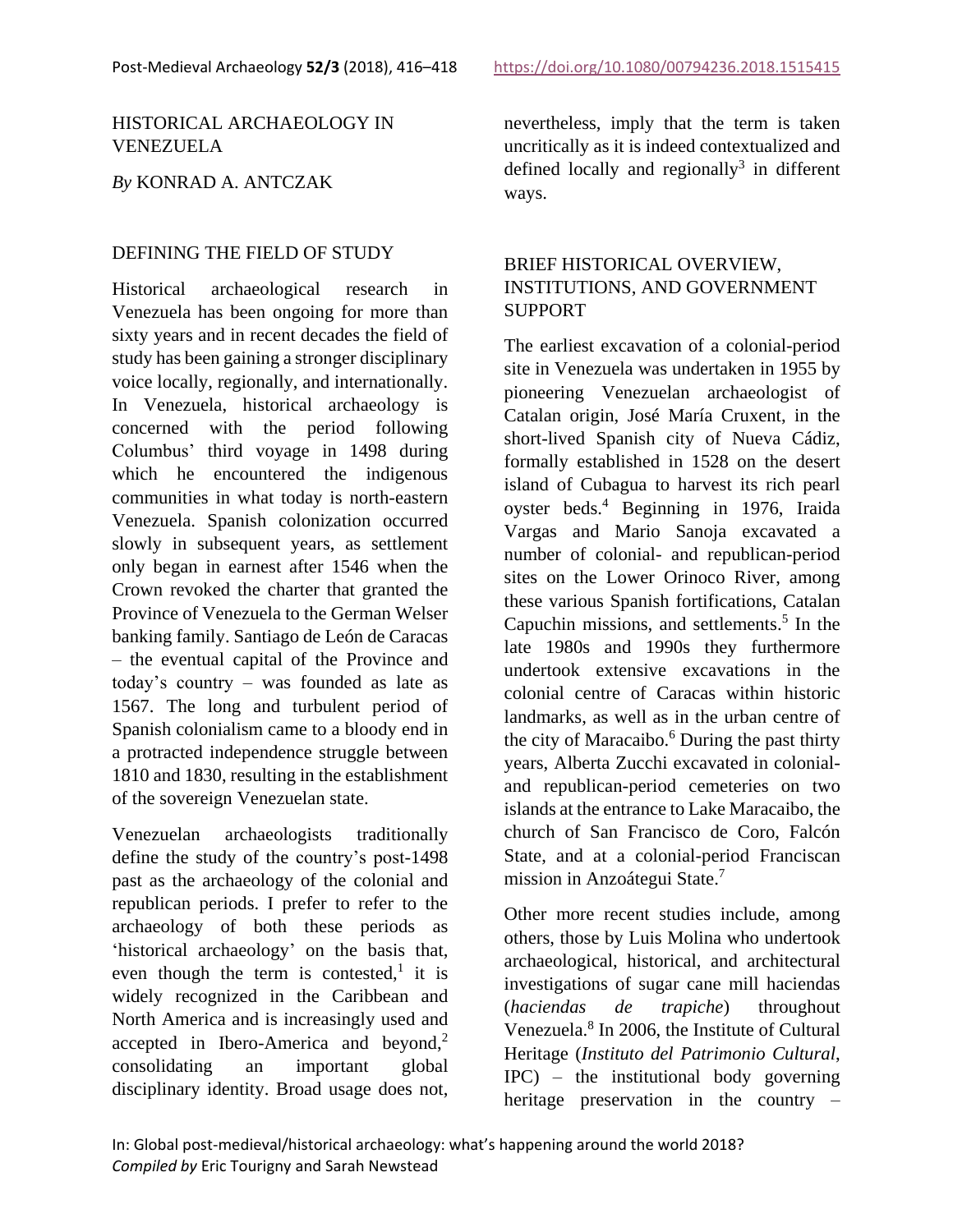sponsored historical archaeological investigations under the direction of Rodrigo Navarrete at multiple sites associated with the life of Simón Bolívar. <sup>9</sup> A rescue archaeology project was initiated in 2004 at the Casa Monagas in the city of Barcelona, Anzoátegui State, where Ana Cristina Rodríguez and Alasdair Brooks studied the nineteenth-century ceramics from the elite Republican-period household.<sup>10</sup> Over the past two decades, Kay and Franz Scaramelli conducted extensive archaeological investigations at numerous colonial- and republican-period indigenous settlements, mission towns, and forts in the Venezuelan Middle Orinoco region.<sup>11</sup> Lastly, since the early 1980s, Marlena and Andrzej Antczak undertook historical archaeological investigations on dozens of Venezuelan islands including, most recently, Margarita Island.<sup>12</sup> In the past few years, I surveyed several of these islands, including La Tortuga, and excavated various campsites beside their saltpans where from the seventeenth to the mid-nineteenth century foreign seafarers cultivated sea salt.<sup>13</sup>

Many of the above investigations started as rescue archaeology projects funded by governmental and private entities including the IPC, public universities and research institutes, municipal governments, and large corporations. <sup>14</sup> The Constitution of 1999 made considerable strides in broadening the definition of cultural heritage and giving voice and rights to previously marginalized sectors of society.<sup>15</sup> In practice, this legislation, however, has not promoted funding for new question-driven archaeological research, encouraged critical redefinitions of what constitutes colonialand republican-period cultural heritage, or incentivized its active preservation. Today, Venezuela is still ostensibly the only Latin

American country without a national historical, anthropological, or archaeological museum in its capital city. Moreover, looting and metal detecting at colonial- and republican-period sites are large problems, and legislation and policing to curb these destructive activities is at most limited.

In the small circle of professional archaeologists working in Venezuela, those that have done historical archaeological research are mostly trained prehistorians. For this reason, there is no divide between prehistoric (prehispanic, in Venezuela) and historical archaeological research. Rather, historical archaeology developed out of prehispanic archaeology, from the ideological, ethical, and political concerns driving Venezuelan archaeologists to erase the arbitrary pre- and post-contact 'boundary', as well as trace historical continuities from the deep past into the present day.<sup>16</sup> As a result, sixteenth- through early twentieth-century archaeological remains have been intentionally collected and recorded in most excavations in the country since the 1950s. Historical archaeological publications have also regularly appeared in Venezuelan journals and book series traditionally reserved for prehispanic archaeology, anthropology, ethnohistory, and history.<sup>17</sup> Books on historical archaeological topics in Venezuela have been published exclusively in the Spanish language and printed in limited numbers.<sup>18</sup> Furthermore, the results of many historical archaeological investigations cannot be easily accessed as these are either unpublished undergraduate and master's theses from the Central University of Venezuela (UCV) or singlecopy reports given to governmental institutions. Although most Venezuelan archaeologists have engaged in historical archaeology, there is no existing association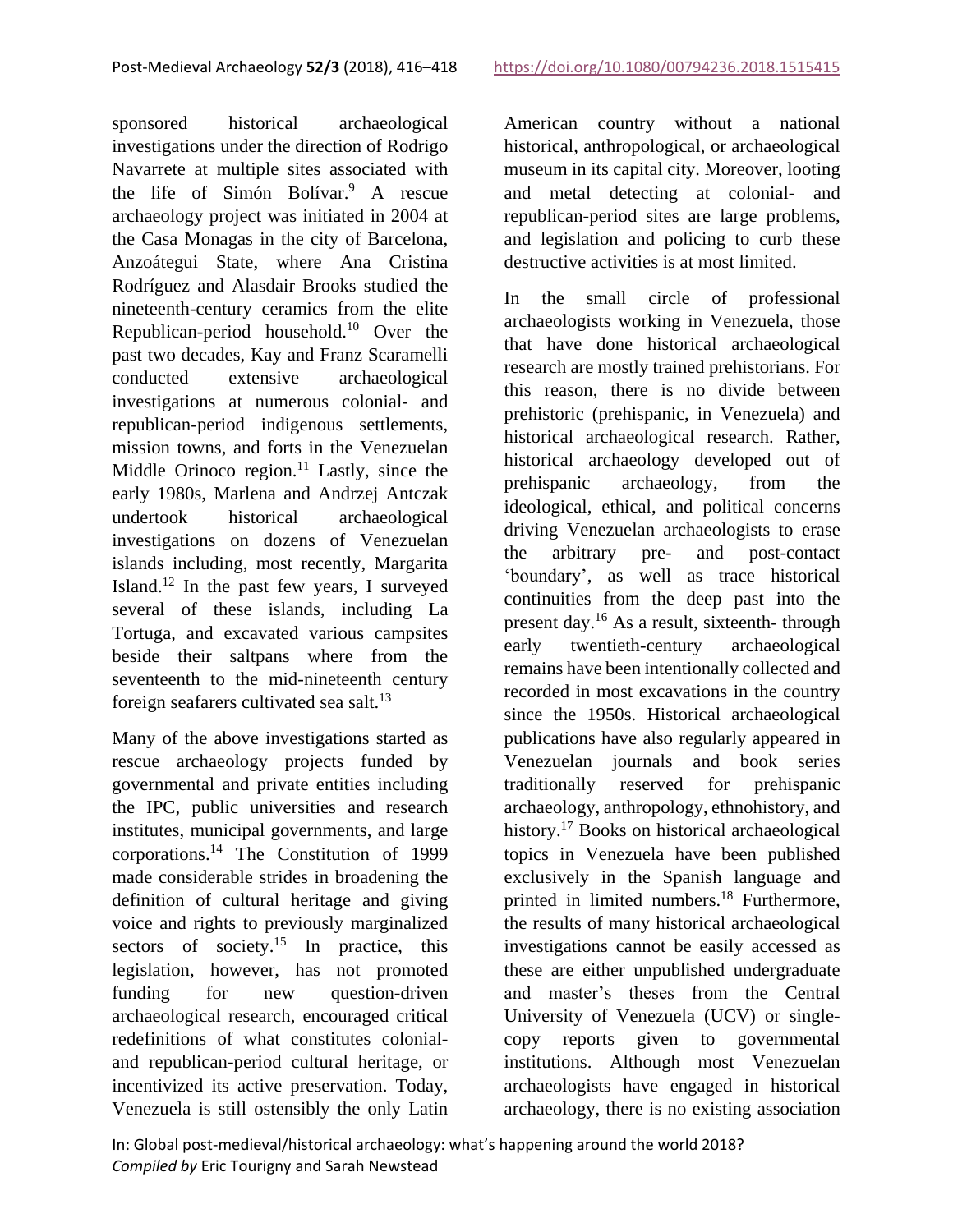or support network for this work, and the discipline still largely derives its identity from the theoretical currents and methodological practices of prehispanic archaeology.

# CURRENT STATE OF HISTORICAL ARCHAEOLOGY IN VENEZUELA

During the last two decades, Venezuelan public universities and research institutes employing archaeologists in the country have been suffering an aggravating budgetary crisis as they are being severely underfunded by the central government. This situation, concatenated with the country's profound social, economic, and political crisis, has stymied the development of young archaeologists, as well as resulted in an increasing diaspora of scholars and a stagnation in new research. For these reasons, in a country where scholars are already acutely underpaid, those undertaking archaeological investigations have had to finance new fieldwork and laboratory analyses from sources alternative to governmental funding or even out of their own pockets. Doing field archaeology in Venezuela has also become a dangerous undertaking as uncontrolled crime and violence severely limit archaeological surveys, fieldwork, and field schools, especially in remote and desolate locations.

In the face of all these obstacles, however, Venezuelan historical archaeology has steadily gained a stronger local, regional, and international disciplinary voice. The number of Venezuelan historical archaeological publications, not only in Spanish, but also in the English language has increased since the turn of the century, appearing as chapters in edited volumes or as standalone articles in top international journals. An upcoming

volume, *Venezuelan Historical Archaeology: Current Perspectives on Contact, Colonialism, and Independence*, <sup>19</sup> will include a wide range of contributions by archaeologists working on late pre-contact and contact-, colonial-, and republicanperiod sites in Venezuela, and will be published in English and Spanish, guaranteeing broad internationalisation and Ibero-American and nationwide dissemination.

As discussed, historical archaeological research in Venezuela has typically not been an outcome of question-driven research designs but often resulted from rescue archaeology projects in urban centres. More recent interpretive studies, however, have moved from focusing on asymmetrical capitalist relations and processes of Spanish urbanization to engage with topics such as indigenous, afro-Venezuelan, and *criollo* agency and ethnogenesis, <sup>20</sup> gender and identity, $^{21}$  as well as seafaring mobilities and human-thing entanglements,<sup>22</sup> situating them within local, regional, and global contexts. Venezuelan archaeologists have also increasingly involved local communities and their concerns through historical archaeology workshops and inclusive public archaeology activities.<sup>23</sup> Venezuela has great historical archaeological potential and the future application of fresh theoretical approaches along with new methods and analytical techniques will not only contest extant metanarratives but also contribute meaningfully to wider debates on humanthing relations and multiple ontologies, transculturation and ethnogenesis, and colonialism and decolonization.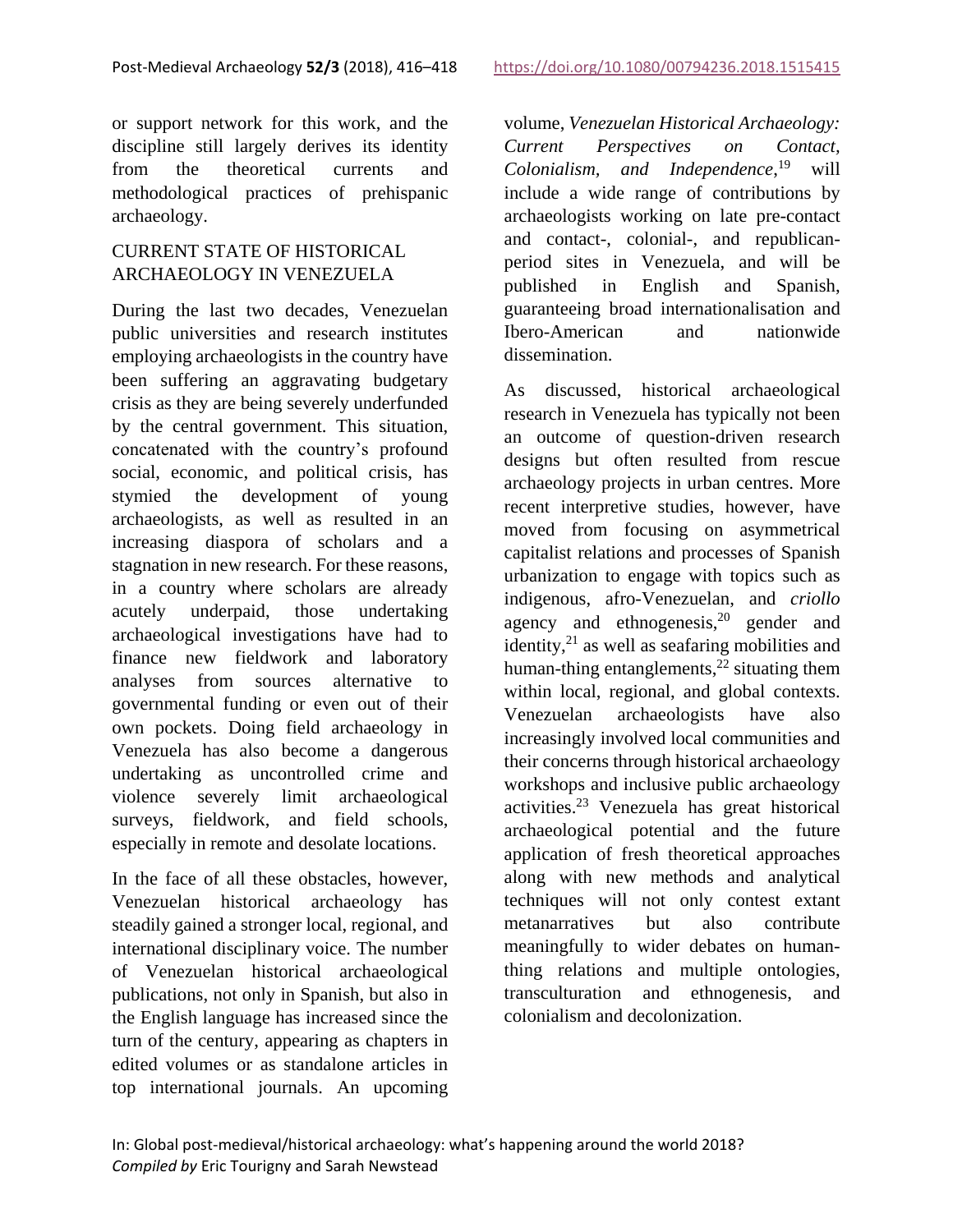- Altez, Y. & Rivas, P., 2002, *Arqueología e Historia Colonial de la Parroquia Caruao,* Caracas: Fondo Editorial tropykos.
- Amodio, E., Navarrete, R. & Rodríguez, A. C., 1997, *El Camino de los Españoles. Aproximaciones históricas y arqueológicas al Camino Real Caracas-La Guaira en la época colonial*. Caracas: Instituto del Patrimonio Cultural.
- Antczak, A. T., Antczak, M. M. & Antczak, O. forthcoming, 'Materiality of early colonial campsites on Margarita, Coche and Cubagua Islands, Venezuela', in Keehnen, Hofman, & Antczak forthcoming.
- Antczak, A., Antczak, K. A. & Antczak, M. M. 2015, 'Risky business: Archaeology of the Dutch salt enterprise on La Tortuga Island Venezuela (1624–38)', *Post-Med. Arch.* **49**:2, 189–219.
- Antczak, A., Antczak, M. M., González, G. & Antczak, K. A. 2013, 'Community archaeology in the Los Roques Archipelago National Park, Venezuela', *Politeja* **24**:2, 201–36.
- Antczak, K. A. (ed.) forthcoming 1, *Venezuelan Historical Archaeology: Current Perspectives on Contact, Colonialism, and Independence*, Leiden: Sidestone Press Academic.
- Antczak, K. A. forthcoming 2, *Islands of Salt: Historical Archaeology of Human-Thing Entanglements in the Venezuelan Caribbean, 1624–1880*, Leiden: Sidestone Press Academic.
- Antczak, K. A. 2015, '"Tavern" by the saltpan: New England seafarers and the politics of punch on La Tortuga Island, Venezuela, 1682–1781', Int. J. of Hist. Arch. **19**:1, 159–87.
- Antczak, K. A. 2018, 'Cultivating salt: Socionatural assemblages on the saltpans

of the Venezuelan islands, seventeenth to nineteenth century', *Env. Arch.* **23**:1, 56–68.

- Amodio, E. & Molina, L. (eds.) 2017, *Saberes y Sabores. Antropología de la Alimentación en la Venezuela Colonial*, Caracas: Centro Nacional de Estudios Históricos.
- Brooks, A. & Rodríguez Y., A. C. 2012, 'A Venezuelan household clearance assemblage of 19th-century British ceramics in international perspective', *Post-Med. Arch.* **46**:1, 70–88.

Cruxent, J. M. 1955, 'Nueva Cádiz: Testimonio de piedra', *El Farol* **17**, 2–5.

- Funari, P. P. A. & Senatore, M. X. (eds.) 2015, *Archaeology of Culture Contact and Colonialism in Spanish and Portuguese America*, New York: Springer.
- Graff, S. & Rodríguez-Alegría, E. (eds.) 2012, *The Menial Art of Cooking: Archaeological Studies of Cooking and Food Preparation*, Boulder: University Press of Colorado.
- Hornborg, A. & Hill, J. D. (eds.) 2011, *Ethnicity in Ancient Amazonia: Reconstructing Past Identities from Archaeology, Linguistics, and Ethnohistory*, Boulder: University Press of Colorado.
- Keehnen, F., Hofman, C. L. & Antczak, A. T. (eds.) forthcoming, *Material Encounters and Indigenous Transformations in the Early Colonial Americas*, Leiden: Brill Academic Publishers.
- Meneses, L. & Gordones, G. (eds.) 2001, *La Arqueología Venezolana en el Nuevo Milenio*, Mérida: Consejo Nacional de la Cultura, Museo Arqueológico, Universidad de Los Andes.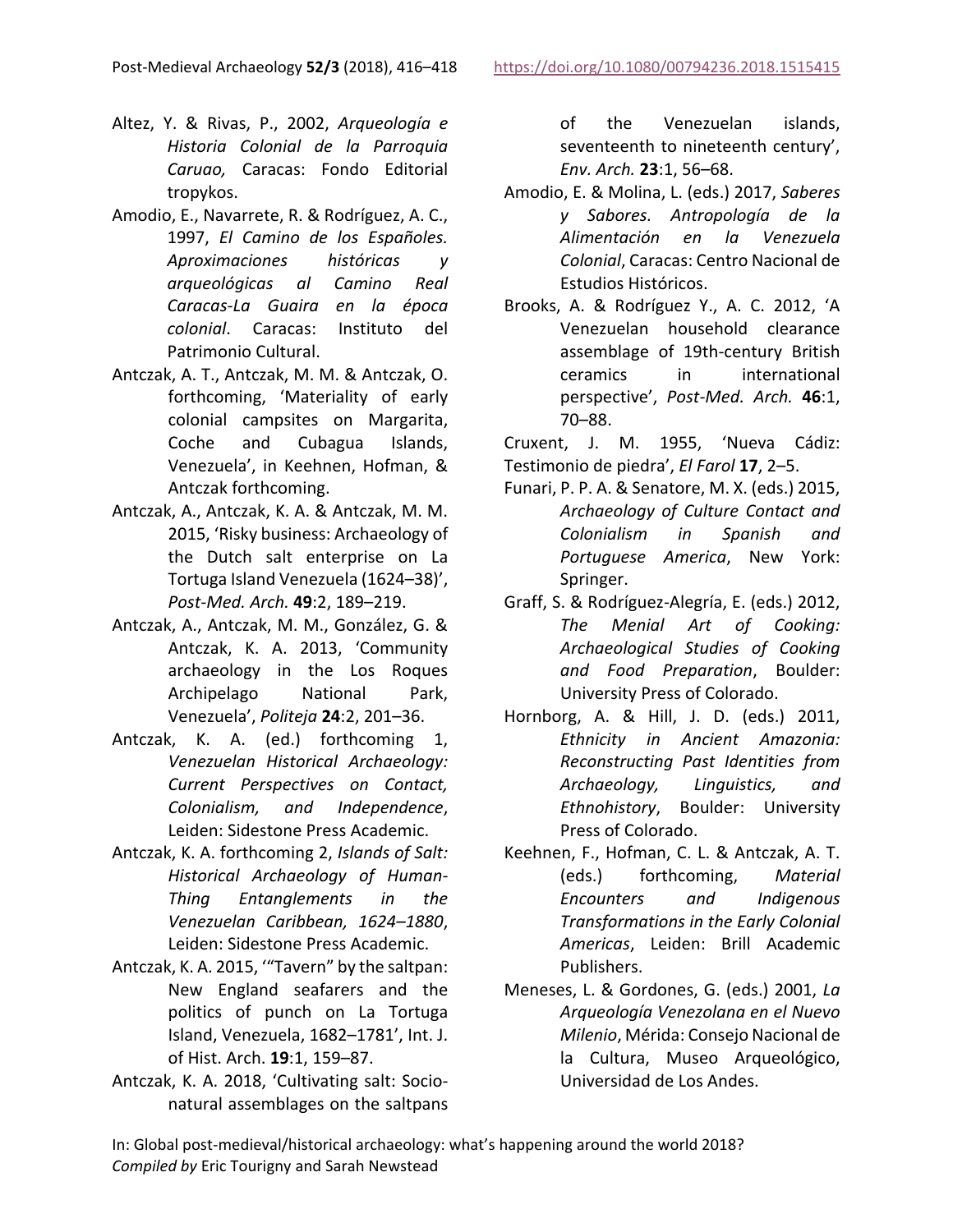- Molina, L. E. 2005, 'Historia y arqueología de un antiguo ingenio azucarero del Valle de Caracas', *Anales del Museo de América* **13**, 199–224.
- Molina, L. E. 1999, 'De los trapiches decimonónicos a los centrales protoindustriales. Aproximación histórico-arqueológica a los establecimientos cañeros de la segunda mitad del siglo XIX y primera del XX en Venezuela', *Boletín Antropológico* [Universidad de Los Andes] **45**, 48–77.
- Molina, L. E. 2007, 'La conservación del patrimonio cultural en Venezuela: Nuevas oportunidades a partir de 1999'. *Rev. Ven. de Econ. y Cien. Soc.* **13**:3, 129–41.
- Montón-Subías, S., Cruz Berrocal, M. & Ruiz Martínez, A (eds.) 2016, Archaeologies *of Early Modern Spanish Colonialism*, New York: Springer.
- Montón Subías, S. & Abejez, L. J. 2015, '¿Qué es esa cosa llamada arqueología histórica?', *Complutum* **26**:1, 11–35.
- Navarrete, R. 2014, 'La basura de Bolívar: Una arqueología evocativa de los tiempos Bolivarianos' *Nuestro Sur*  **6**:8, 193–219.
- Navarrete, R. 2017, 'Manjares y curas. Una aproximación arqueológica al estudio de los modos de alimentación en dos contextos coloniales venezolanos', in Amodio & Molina 2017, 135–74.
- Rivas, P. 2001, 'Arqueología de los procesos de etnogénesis y ocupación territorial precoloniales en la región norcentral de Venezuela', in Meneses & Gordones 2001, 211–33.
- Rivas, P. & Altez, Y. 2015, 'Avances en arqueología afrovenezolana: El Proyecto Antropología de la

Parroquia Caruao', *Rev. Arq. Púb.* **9**:11, 36–59.

- Rodríguez Y., A. C., & Brooks, A. 2012, Speaking in Spanish, eating in English; Ideology and meaning in nineteenth-century British transfer prints in Barcelona, Anzoátegui State, Venezuela', *Hist. Arch.* **46**:3, 47–62.
- Sanoja, M. 2008. 'Orígenes de Maracaibo: Reflexiones de una experiencia en arqueología urbana, in Urdaneta Quintero & Parra Grazzina 2008, 61– 81.
- Sanoja, M. & Vargas-Arenas, I. 2002, *El Agua y el Poder: Caracas y la Formación del Estado Colonial Caraqueño: 1567– 1700,* Caracas: Banco Central de Venezuela.
- Sanoja, M. & Vargas Arenas, I. 2005, *Las Edades de Guyana. Arqueología de una Quimera: Santo Tomé y las Misiones Capuchinas Catalanas 1595–1817*, Caracas: Monte Ávila Editores.
- Sanoja, M., Vargas A., I., Alvarado, G. & Montilla, M. 1998, *Arqueología de Caracas. Escuela de Música José Ángel Lamas. Tomo I*, Caracas: Academia Nacional de la Historia.
- Scaramelli, F. & Scaramelli, K. 2015, 'Uncommon commodities: Articulating the global and the local on the Orinoco frontier', in Funari & Senatore 2015, 155–81.
- Scaramelli, F. & Tarble, K. 2000, 'Cultural change and identity in Mapoyo burial practice in the Middle Orinoco, Venezuela', *Ethnohistory* **47**:3–4, 705–29.
- Tarble de Scaramelli, K. 2012, 'Effects of empire. Gendered transformations on the Orinoco frontier', in Voss & Casella 2012, 138–55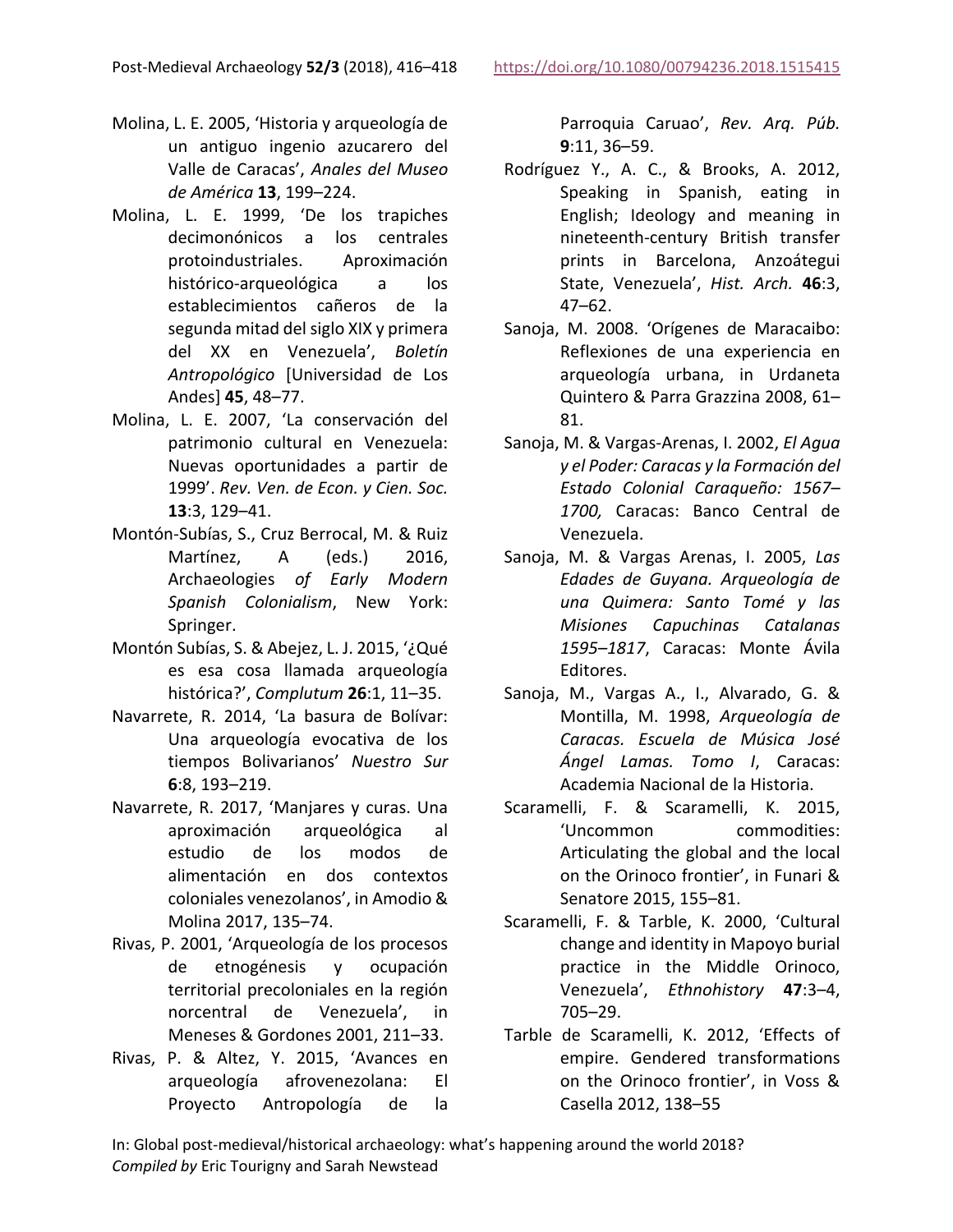- Tarble de Scaramelli, K. 2016, 'Historical archaeology and the politics of empowerment in Venezuela', in Montón-Subías, Cruz Berrocal & Ruiz Martínez 2016, 61–91.
- Tarble de Scaramelli, K. & Scaramelli, F. 2005, 'The roles of material culture in the colonization of the Orinoco, Venezuela', *J. of Soc. Arch.* **5**:1, 135– 68.
- Tarble de Scaramelli, K. & Scaramelli, F. 2011, 'Generic pots and generic indians: The archaeology of ethnogenesis in the Middle Orinoco', in Hornborg & Hill 2011, 99–127.
- Tarble de Scaramelli, K. & Scaramelli F. 2012, 'Cooking for fame or fortune. The effect of European contact on casabe production in the Orinoco', in Graff & Rodríguez-Alegría 2012, 119–43.
- Urdaneta Quintero, A. & Parra Grazzina, I. (eds.) 2008, *Maracaibo. De las Sociedades Originarias a la Ciudad Hispana: Lecturas Interdisciplinarias*, Maracaibo: Editorial de la Universidad del Zulia.
- Vargas Arenas, I. 2014, 'La arqueología marxista del capitalismo y la reconstrucción de una historia protagonizada por el pueblo', *Nuestro Sur* **5**:8, 89–113.
- Vargas A., I., Sanoja, M., Alvarado, G. & Montilla, M. 1998, *Arqueología de Caracas. San Pablo. Teatro Municipal. Tomo II*, Caracas: Academia Nacional de la Historia.
- Voss, B. & Casella E. C. (eds.) 2012, *The Archaeology of Colonialism: Intimate Encounters and Sexual Effects*, Cambridge: Cambridge University Press.
- Zarankin, A. & Salerno, M. A. 2007, 'El Sur por el Sur: Una Revisión sobre la Historia y el Desarrollo de la Arqueología Histórica en América Meridional', *Vestigios – Rev. Lat.- Amer. de Arq. Hist.* **1**:1, 17–47.
- Zucchi, A. 1997, 'Tombs and testaments: Mortuary practices during the seventeenth to nineteenth centuries in the Spanish-Venezuelan Catholic tradition, *Hist. Arch.* **31**:2, 31–41.
- Zucchi, A. 2006, 'Churches as Catholic burial places: Excavations at the San Francisco Church, Venezuela, *Hist. Arch.* **40**:1, 119–32.
- Zucchi, A. 2010, *Recuperando el Pasado: Arqueología e Historia Documental de la Iglesia de San Francisco de Coro*, Caracas*:* Ediciones IVIC.
- Zucchi, A. 2013, *San Bernardino: Orígenes de un Pueblo del Oriente Venezolano*, Caracas: Ediciones IVIC.